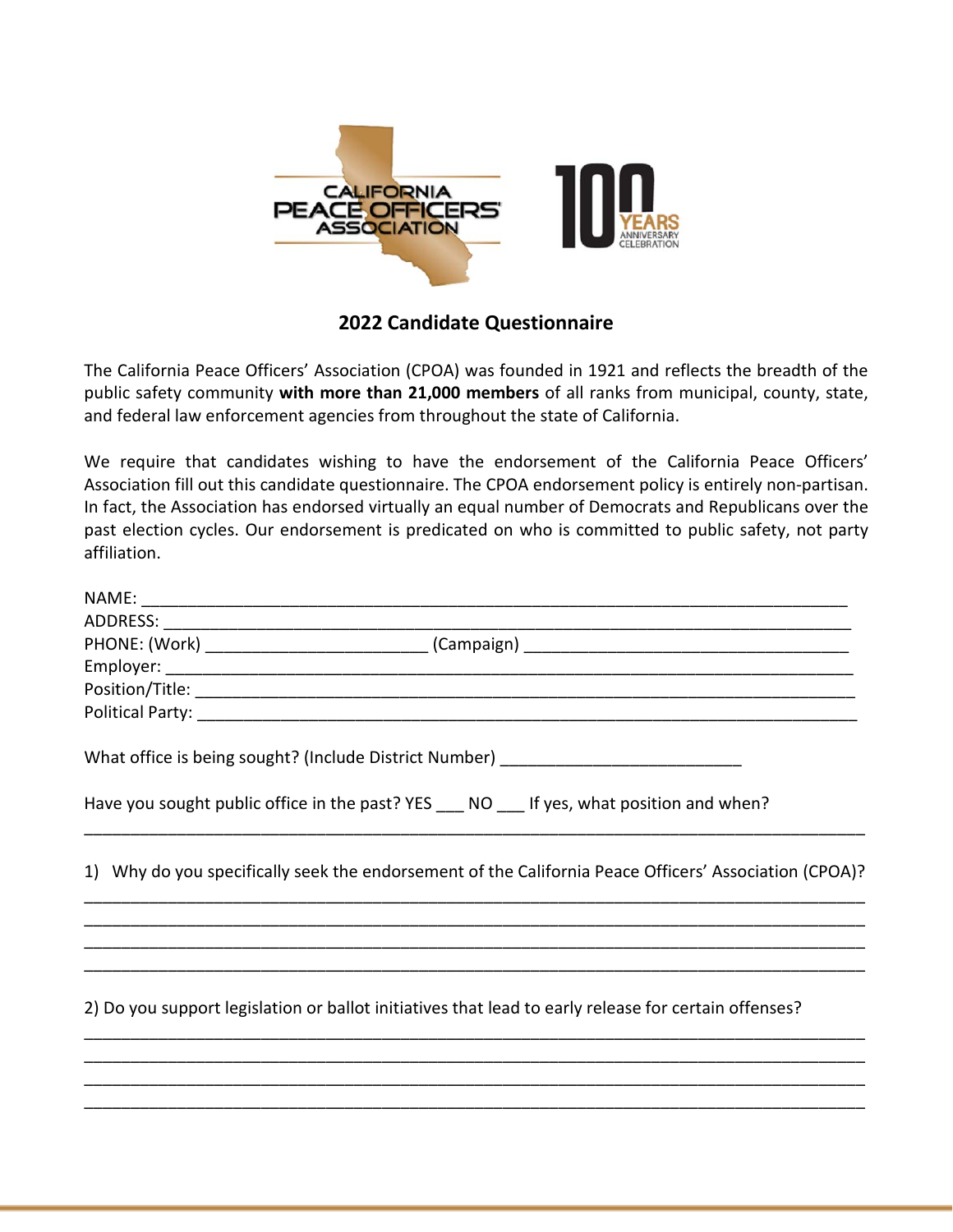3) What do you believe to be the #1 public safety issue in California today?

4) There is increasing scrutiny toward law enforcement nationally, statewide, and locally. What is your personal feeling and perception of law enforcement, and do you feel that the scrutiny is justified?

5) What is your opinion on civilian review boards or police oversight committees?

6) What is your position on the approach California is taking as it relates to the decertification of peace officers?

7) What is your position on the issue of qualified immunity?

6) Thinking about the community you live in and are seeking to represent, what do you believe are the three (3) most significant challenges that you would like to address, if elected?

7) What is your position on the defund the police movement?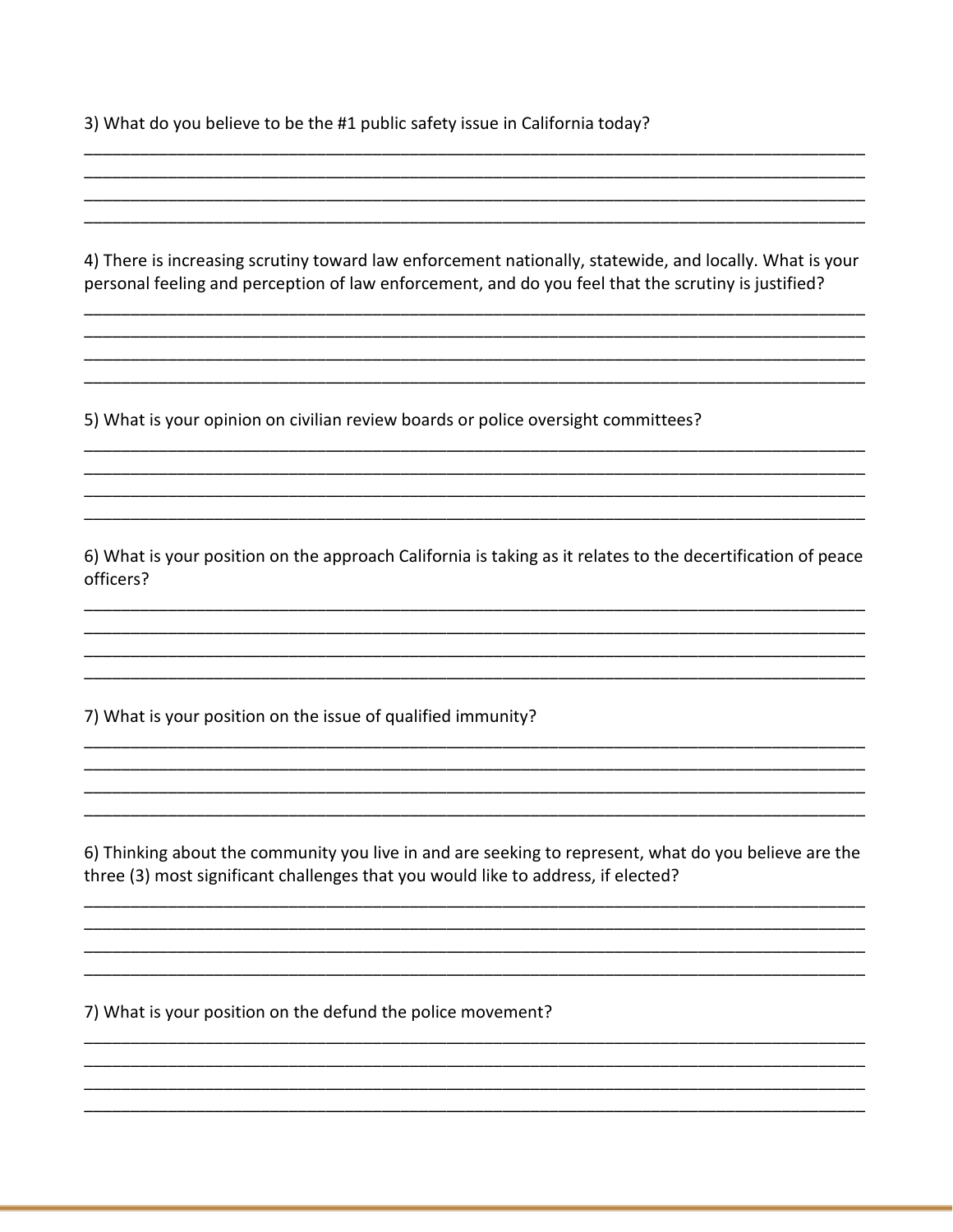| 8) Creating legislation that will re classify crimes such as solicitation to commit murder, human<br>trafficking, child abuse and child abduction.<br>SUPPORT:<br>OPPOSE:<br>Please Explain:                                                                                                                                                           |
|--------------------------------------------------------------------------------------------------------------------------------------------------------------------------------------------------------------------------------------------------------------------------------------------------------------------------------------------------------|
|                                                                                                                                                                                                                                                                                                                                                        |
| 9) Authority and discretion of Sheriff / Chief of Police re issuance of Carry Concealed Weapon Permit.<br>SUPPORT: ____<br>OPPOSE:<br>Please Explain:                                                                                                                                                                                                  |
| 10) Funding for drug interdiction (i.e., High Intensity Drug Trafficking Area - HIDTA).<br>SUPPORT: NOTE OF THE STATE OF THE STATE OF THE STATE OF THE STATE OF THE STATE OF THE STATE OF THE STATE OF THE STATE OF THE STATE OF THE STATE OF THE STATE OF THE STATE OF THE STATE OF THE STATE OF THE STATE OF THE STATE<br>OPPOSE:<br>Please Explain: |
| 11) What do you currently consider to be the biggest problem facing the law enforcement profession<br>in California?                                                                                                                                                                                                                                   |
| 12) Lastly, what is your view on the level of transparency needed in law enforcement today?                                                                                                                                                                                                                                                            |
| Please describe any additional issue(s) that you believe should be considered by this Association in its<br>endorsement process:                                                                                                                                                                                                                       |
|                                                                                                                                                                                                                                                                                                                                                        |